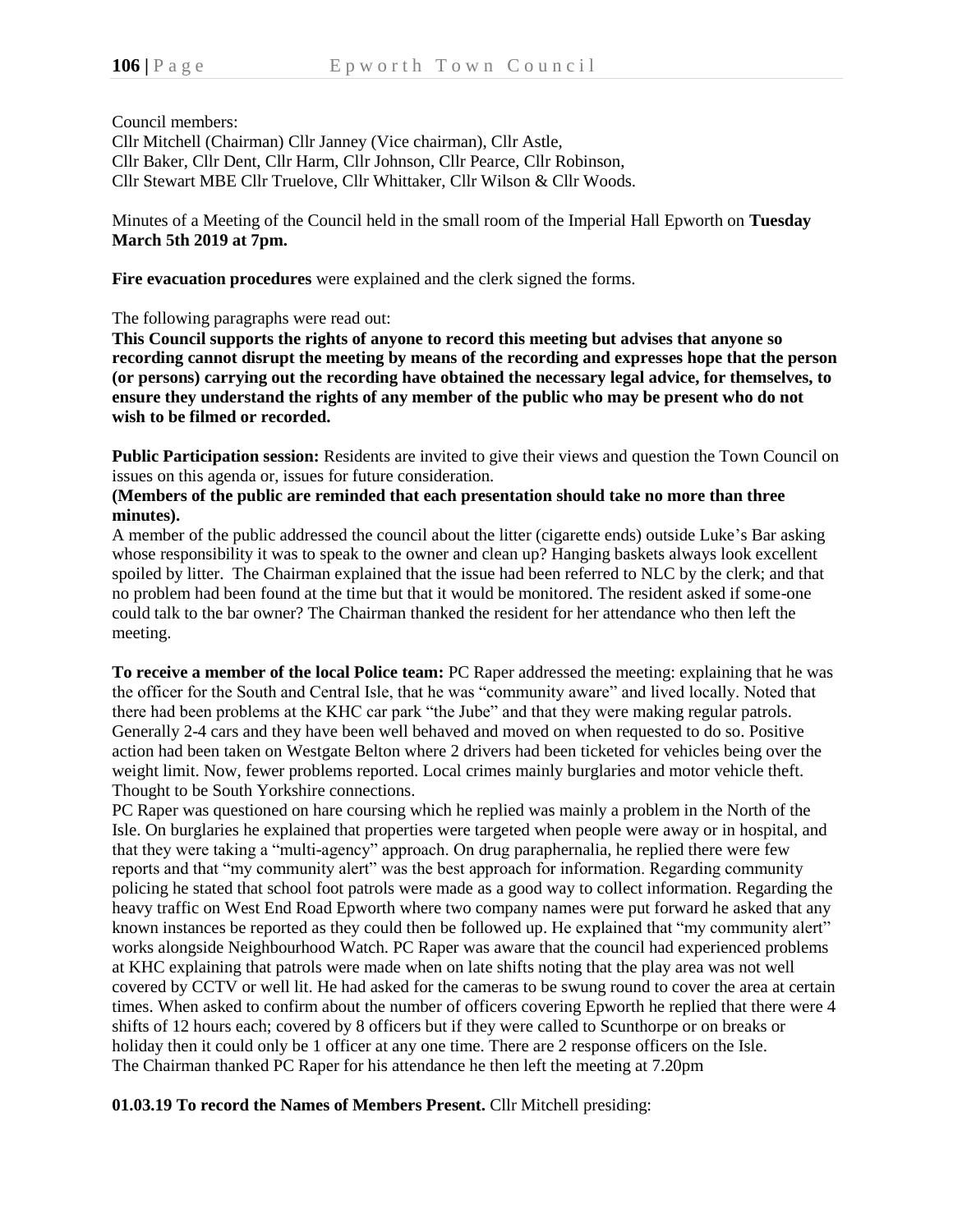Cllrs Astle, Baker, Harm (7.03pm), Janney, Stewart, Truelove, Whittaker, Wilson & Woods. The Clerk C Maguire was in attendance.

**02.03.19 Apologies for absence** were received from Cllr Dent & Johnson. Cllrs Pearce & Robinson were not present.

**03.03.19 To receive Declarations of Interest by any member of the Council** in respect of the agenda items listed below. Members declaring interests should identify the agenda item and type of interest being declared. *(Localism Act 2011 Code of Conduct).* Cllr Stewart prejudicial interest item 19 Cllr Janney personal interest cheque No 104229 item 17

**04.03.19 To note dispensations** given to any member in respect to items on the agenda (*Localism Act 2011 and the Code of Conduct*).

The clerk advised that a dispensation had been provided for Cllr Stewart regarding item 19, The Wesley Statue for him to remain and speak and answer questions where otherwise there is a prejudicial interest, to assist with clarification of issues.

**05.03.19 Co-option to fill casual vacancy:** (Representation of the People Act 1985 s21 and Local Government Act 1972 s87 (1)): to receive information from interested parties for cooption as a new member to the council. No information received.

**06.03.19 To receive the Chairman's Announcements** *(for information only)*. The Chairman announced that the council had received an invitation to "Workers Memorial Day" on Monday April 29th at 10am at the Scunthorpe Baptist Church councillors are welcome to attend (information with the clerk); and that there will be an extra-ordinary meeting on Tuesday March 19th at 7pm to deal with CCTV at Kings Head Croft, Amended Standing Orders, the Great British Spring Clean and the recruitment of an assistant clerk.

**07.03.19 To receive the Ward Councillor's Report** (*for information only*). Not present.

## **08.03.19 To receive the Clerk's Report.**

**Kings Head Croft – closed churchyard wall**: forms sent to builders, one declined work, second met on site, third yet to reply. No quotations received to date.

**Kings Head Croft fenced area gate repair**: clerk has ordered and received new "spring" from Playdale for gate to enable automatic closing. No fitting instructions. Person required to fit (can ring Playdale engineer for fitting instructions)!

**Asset List**: the clerk is in the process of updating the list as part of the internal audit/ annual return procedure; an amended list will be presented to committee/full council for approval.

**Election May 2nd 2019: Election packs** are available from the clerk at the office.

**Arrow Article**: latest article in preparation includes Annual Assembly; Elections 2nd May 2019, Best Kept Village Competition; Assistant clerk vacancy

**Items on hold**: installation of new pic-nick benches at Kings Head Croft: CCTV tree works: Cemetery path works:

**VAT return** has been checked by Cllrs Mitchell & Wilson and can now be returned

**Environment Committee** – next meeting Thursday March 14<sup>th</sup> at 7pm – Cemetery Lodge **Elections 2019**: copy of magasine article circulated to all councillors

**Electricity contracts**: clerk has received contracts for the 3 EDF sites; forms signed and returned for the Scottish Power contracts

**Keadby Pumping Station**: information circulated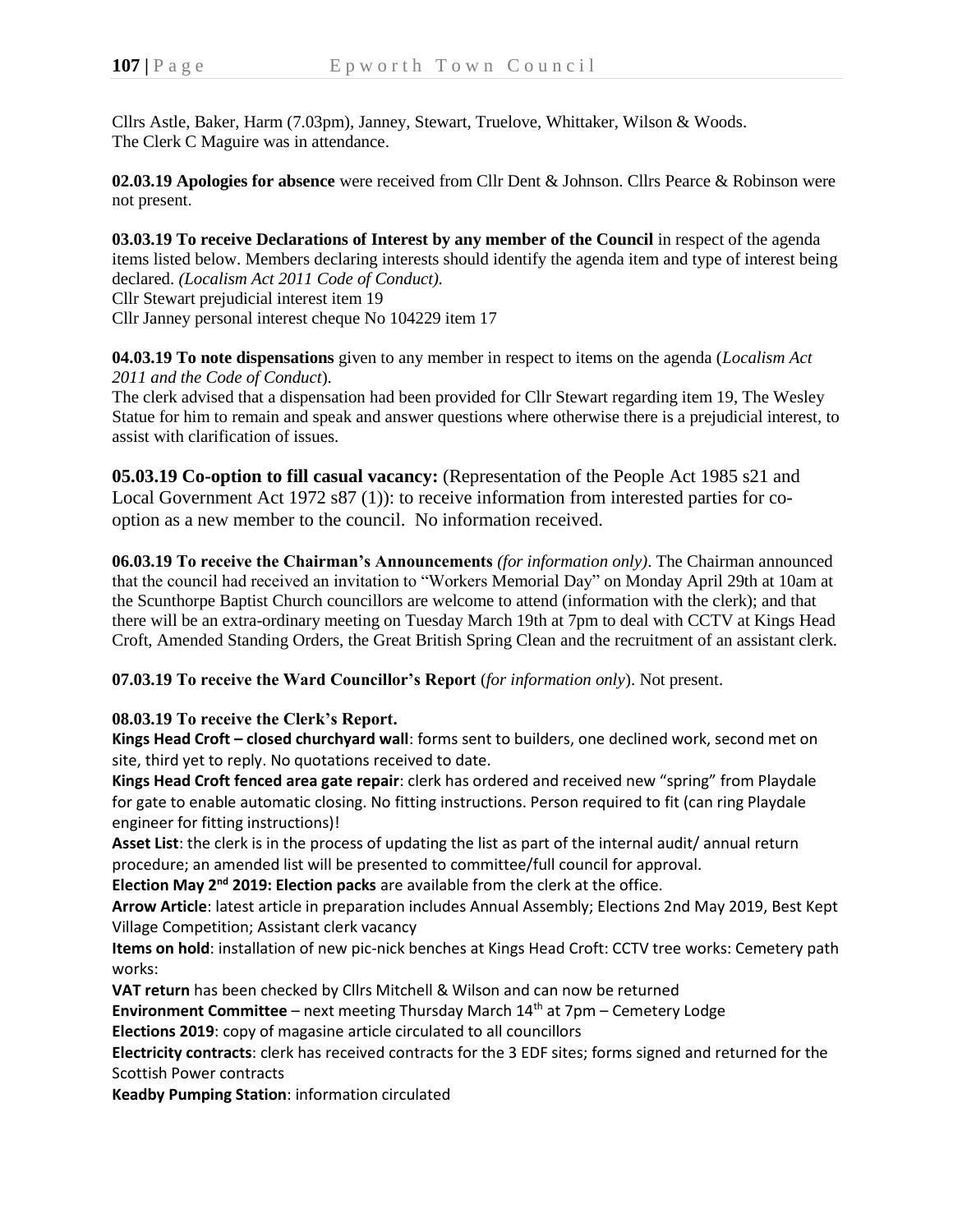**Parking – Epworth**: no further communication received since notification that Andrew Percy MP had written to NLC

**ERNLLCA newsletter**: circulated today (March 5<sup>th</sup>) much election information – hard copy available on request.

**Kings Head Croft "in bloom" project**: grant request paperwork must be submitted by March 8<sup>th</sup>; clerk in contact with Axholme Landscapes for invoice ASAP for submission; plants on order – works scheduled. **Pedestrian Safety – Albion Hill**: no further information received from NLC since email of January 25th saying "officers will look into the issues you have raised and will get back to us with findings" **Epworth Community Emergency Plan (CEP)** working group meeting scheduled for Monday March 11<sup>th</sup> at 2pm

**The Public Sector Bodies (Websites & Mobile Applications) (No2) Accessibility Regulations 2018:** in essence the council will have to produce an "Accessibility Statement" and may have to consider how to provide information for e.g. the visually impaired: and consider access for all other disadvantaged groups provided there is not a "disproportionate burden" on the public sector body by attempting to comply.

Additional Full Council meeting: (Imperial Hall provisional booking Tuesday March 19<sup>th</sup>) items for inclusion: The Great British Spring Clean: "Videcom" quotation for additional CCTV: Trade Stand application Epworth Show: Standing Orders amended to include GDPR statements: one planning application (unless others submitted sufficient to call a planning meeting).

Proposed seconded and **RESOLVED** clerks report noted.

**09.03.19 To resolve Draft Minutes of Meetings** of the Council held on Tuesday February 5th 2019 copies of which have been previously circulated, for approval and signature. Proposed by Cllr Stewart seconded by Cllr Truelove and **RESOLVED** a true record (1 abstention) and signed by the Chairman.

**10.03.19 To dispose of any business,** if any, remaining from the last meetings.

Cllr Baker asked in relation to item 20.02.19 on page 101 (the tree survey and comments about substandard work) if the council should contact the previous contractor to put right. Environment committee to discuss.

**11.03.19 Finance Committee: To resolve draft minutes** from Finance Committee meeting of Tuesday February 26th 2019 copies of which have been previously circulated for approval and signature. Proposed by Cllr Stewart seconded by Cllr Whittaker **RESOLVED** a true record and signed by the Chairman.

**12.03.19 Internal Control:** to receive a copy of the bank statements and balanced January account sheet for approval and signature of the Chairman. Proposed by Cllr Stewart seconded by Cllr Harm **RESOLVED** an accurate account and signed by the Chairman.

**13.03.19 Internal Control:** to receive a copy of the budget sheet to date, April 2018 to March 2019 for approval and signature by the Chairman noting budget heading overspends and resolving to "vire" funds from reserves if required. Proposed by Cllr Stewart seconded by Cllr Truelove **RESOLVED** an accurate account and signed by the Chairman.

**14.03.19 Internal Audit year ending March 2019**: to receive quotations from alternative providers and committee recommendation. Noted Finance Committee recommend that the council appoint Public Sector Audit (Richard Dixon) whose application had contained a specimen internal report audit pro forma; proposed by Cllr Mitchell seconded by Cllr Stewart and **RESOLVED** to appoint PSA as the new Internal Auditor.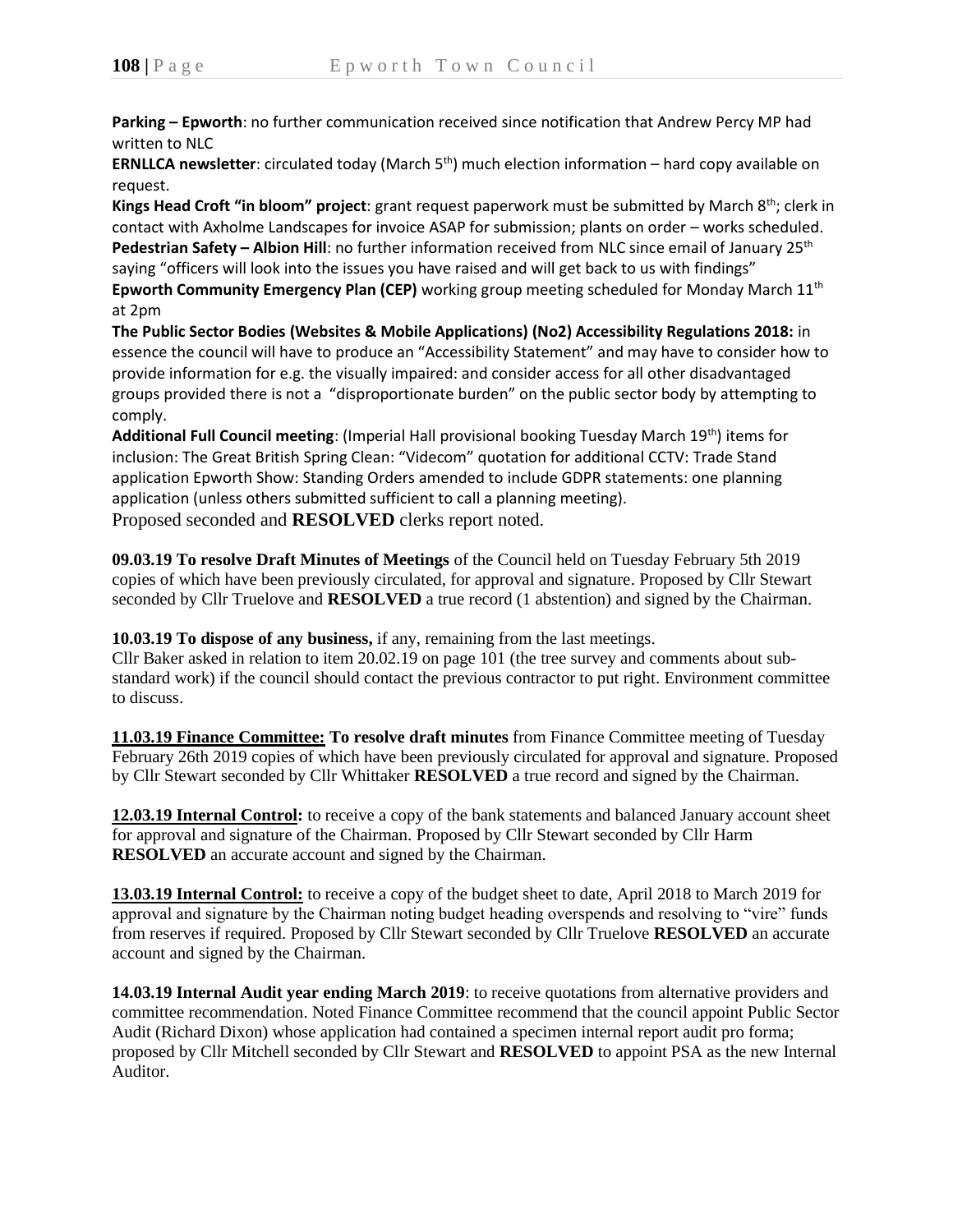**15.03.19 Annual Governance Statement – Assertions**: to receive a copy of the "assertions" document for full council to resolve assertions 1-9.

**Assertion 1**: Financial management and preparation of accounting statements – we have put in place arrangements for effective financial management during the year, and for the preparation of the accounting statements: Proposed by Cllr Stewart seconded by Cllr Janney and **RESOLVED** assertion 1 accepted.

**Assertion 2**: Internal Control: We maintained an adequate system of internal control, including measures designed to prevent fraud and corruption and reviewed its effectiveness. Note: comment added "council to review and amend Standing Orders and Financial Regulations to reflect the requirement that non finance committee members sign cheques at meetings: that the financial Risk Assessment be presented at monthly Finance Committee meetings: and, re fixed assets, a query re re-valuation of Cemetery Lodge & the Chapel of Rest: proposed by Cllr Stewart seconded by Cllr Wilson and **RESOLVED** assertion 2 accepted.

**Assertion 3**: Compliance with laws, regulations and proper practices: we took all reasonable steps to assure ourselves that there are no matters of actual or potential non-compliance with laws, regulations and proper practices that could have a significant financial effect on the ability of this smaller authority to conduct its business or on its finances. Proposed by Cllr Stewart seconded by Cllr Harm and **RESOLVED** assertion 3 accepted.

**Assertion 4**: Exercise of public rights: we provided proper opportunity during the year for the exercise of elector's rights in accordance with the requirements of the Accounts and Audit Regulations: proposed by Cllr Stewart seconded by Cllr Truelove and **RESOLVED** assertion 4 accepted.

**Assertion 5**: We carried out an assessment of the risks facing this smaller authority and took appropriate steps to manage those risks, including the introduction of internal controls and/or external insurance cover where required. Comment: Financial Risk Assessments monthly and use of contingency funds in budget. Proposed by Cllr Wilson seconded by Cllr Harm and **RESOLVED** assertion 5 accepted.

**Assertion 6**: Internal Audit: we maintained throughout the year an adequate and effective system of internal audit of the accounting records and control systems: proposed by Cllr Truelove seconded by Cllr Stewart and **RESOLVED** assertion 6 accepted.

**Assertion 7**, Reports and Auditors: we took appropriate action on all matters raised in reports from internal and external audit: Note: incorrect date brought to the attention of the council: proposed by Cllr Stewart seconded by Cllr Truelove and **RESOLVED** assertion 7 accepted.

**Assertion 8**: Significant events: we considered whether any litigation, liabilities or commitments, events or transactions, occurring either during or after the year-end, have a financial impact on this smaller authority and, where appropriate have included them in the accounting statements: Note considered as part of Financial Risk: proposed by Cllr Stewart seconded by Cllr Harm and **RESOLVED** assertion 8 accepted.

**Assertion 9**: Trust Funds (local councils only) not applicable

Pro forma signed and dated by Cllr Mitchell as Council Chairman and Finance Committee Chairman.

**16.03.19 Internal Control: To receive information regarding payments on the Financial Statements (***such as direct debits and credit payments*) approved by the Town Clerk since the last meeting of the Town Council, under powers granted by the Local Government Act 1972 s101 and in accordance with

Council Policy. NOTE: banking dates are approximate and may vary from those listed:

| <b>Receipts</b>            |                           |  |         |
|----------------------------|---------------------------|--|---------|
| 18.02.19   R Wallace & Son | Rights & Burial M Quigley |  | £400.00 |
|                            |                           |  |         |
|                            |                           |  |         |
|                            |                           |  |         |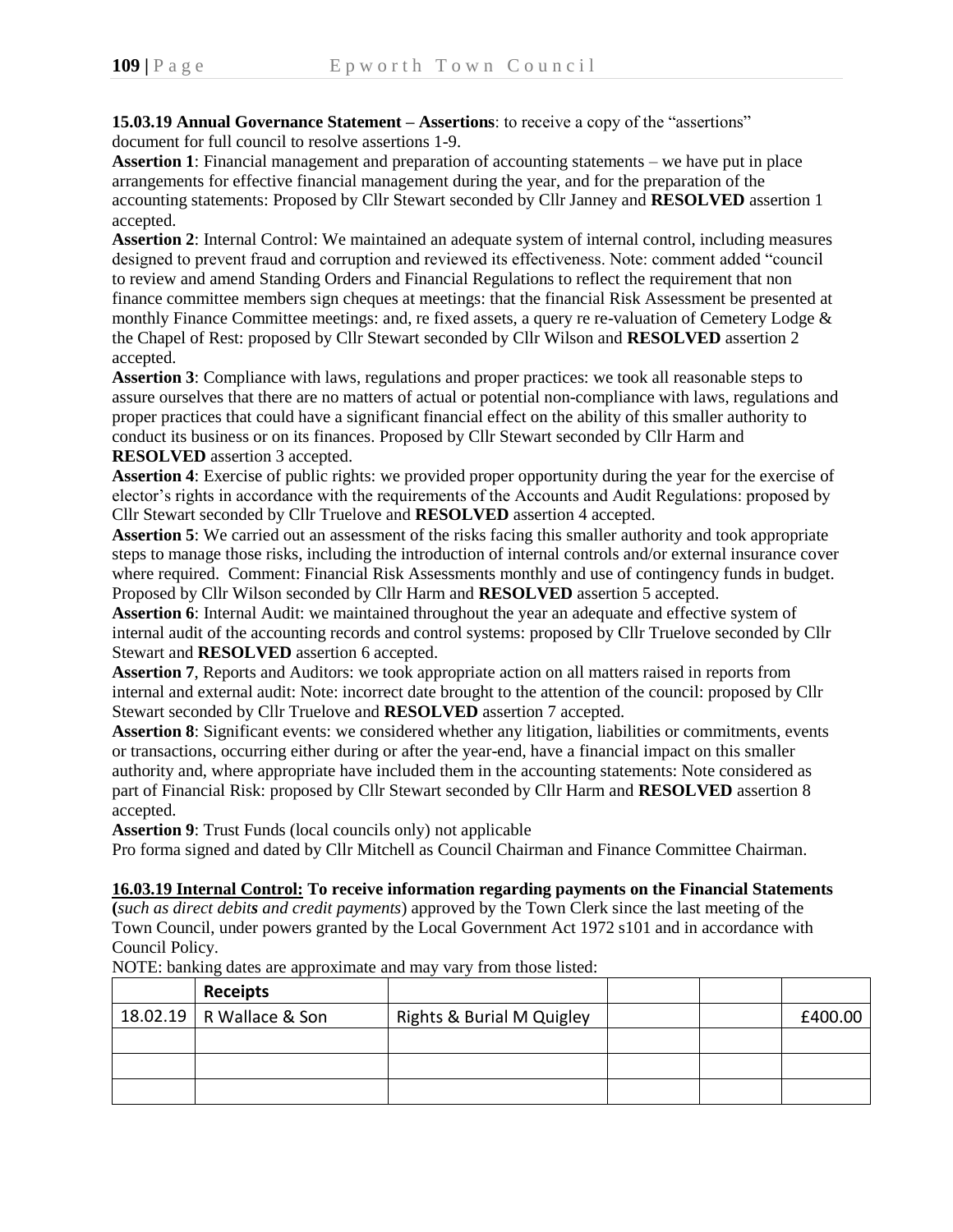|          | <b>Cheques paid</b>      |                              | <b>Net</b> | Vat    |         |
|----------|--------------------------|------------------------------|------------|--------|---------|
| 104225   | <b>Torne Valley</b>      | Machinery maintenance        | £126.49    | £25.31 | £151.80 |
| 104226   | <b>Arien Signs</b>       | Cemetery signage             | £122.00    | £24.40 | £146.40 |
|          |                          |                              |            |        |         |
|          |                          |                              |            |        |         |
|          | <b>Cancelled cheques</b> |                              |            |        |         |
|          |                          |                              |            |        |         |
|          |                          |                              |            |        |         |
|          | <b>DD</b> payments       |                              |            |        |         |
| 05.03.19 | Yorkshire Water          | <b>Cemetery Water</b>        |            |        | £13.48  |
| 05.03.19 | <b>BT</b>                | Telephone/internet           | £79.12     | £15.82 | £94.94  |
| 20.03.19 | <b>EDF Energy</b>        | Electricity 60 High Street   |            |        | £26.00  |
| 20.03.19 | <b>EDF Energy</b>        | <b>Electricity Cem Lodge</b> |            |        | £14.00  |
| 20.03.19 | <b>EDF Energy</b>        | <b>Electricity Cem Lodge</b> |            |        | £74.00  |
| 26.03.19 | O <sub>2</sub>           | mobile phone                 | £18.13     | £3.63  | £21.76  |
|          |                          |                              |            |        |         |

Proposed by Cllr Wilson seconded by Cllr Astle and **RESOLVED** financial information noted. The Chairman signed the schedule.

|  |                                                  |  | 17.03.19 Internal Control: To resolve February cheques for payment as presented on the following |  |
|--|--------------------------------------------------|--|--------------------------------------------------------------------------------------------------|--|
|  | schedule (Local Government Act 1972 as amended). |  |                                                                                                  |  |

| 104227 | Epworth Imperial Hall          | Room hire                |         |         | £45.00  |
|--------|--------------------------------|--------------------------|---------|---------|---------|
| 104228 |                                | Postage 16.08 Travel     |         |         |         |
|        | C Maguire                      | 22.50                    |         |         | £38.58  |
| 104229 | D Janney                       | lampshades for Ch. of R  |         | £24.89  |         |
| 104230 | <b>Torne Valley</b>            | Post and met post        | £12.17  | £2.44   | £14.61  |
| 104231 | <b>APS Movements</b>           | Regrade Turbary Rd       | £500.00 | £100.00 | £600.00 |
| 104232 | <b>Prestige Safety Service</b> | 6 High Viz vests         | £39.00  | £7.80   | £46.80  |
| 104233 | <b>Arrow Publications</b>      | quarterly article        | £50.00  | £10.00  | £60.00  |
| 104234 | <b>Water Plus</b>              | Cemetery sewerage        |         |         | £30.16  |
|        |                                |                          |         |         |         |
|        |                                | <b>Total cheques for</b> |         |         |         |
|        |                                | payment                  |         |         | £860.04 |

NOTE: query on process for adding cheques where expenditure approved and that agenda should match with schedule of payments. Add Water Plus to Direct Debit payments – Finance Committee to discuss. Proposed by Cllr Stewart seconded by Cllr Harm and **RESOLVED** cheques for payment as present on the schedule. The Chairman signed the schedule.

**18.03.19 Kings Head Croft:** to receive information from North Lincolnshire Council on the new lighting proposals for the car park and to resolve permission for incursion onto Epworth Town Council land to facilitate the erection of 2 lamp posts. NOTE: make good area after installation: query height of columns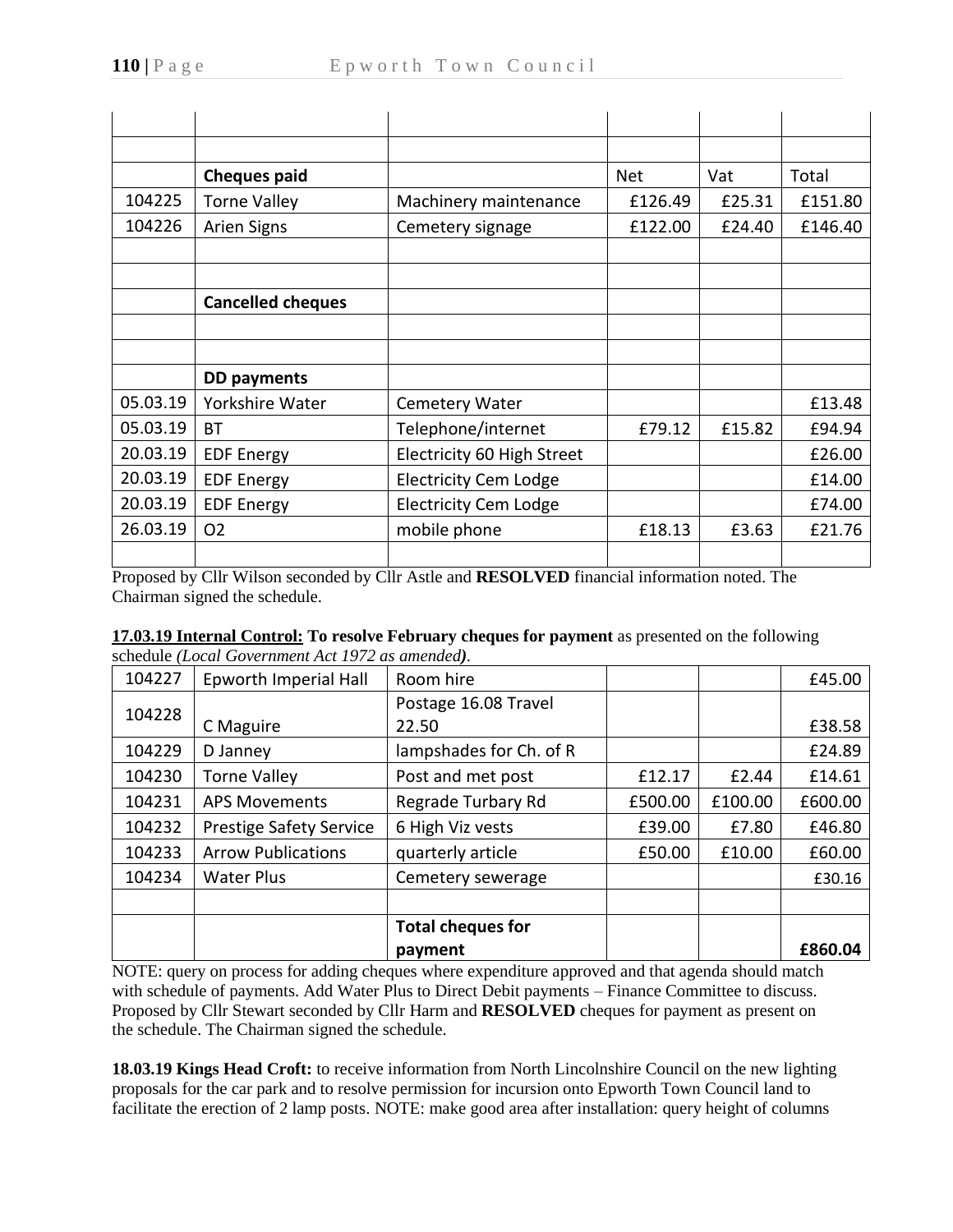re risk of vandalism and slope of land: Proposed by Cllr Baker seconded by Cllr Harm and **RESOLVED** to accept the installation and for North Lincolnshire Council to go ahead with the works.

**19.03.19 Wesley Statue & HSR Law:** to receive a copy of the reply from HSR Law and resolve a response and to resolve whether or not to continue with the "acquisition" of the Wesley Statue. Cllr Stewart remained in the meeting providing a brief statement and answering questions. Statue provided as "something for the millennium". Initiated by Mr Stewart, a few friends and family members formed a committee. Land on 99 year lease from North Lincolnshire Council successor organisation North Lincs. Homes. No damage in the time that the statue has been positioned. Three people signed as trustees, Mr Howarth and Mr Eckhardt have since died. Mr Stewart refuses to ask the families for death certificates. Mr Stewart is still prepared to sign over the statue if the council is prepared to take it on.

When questioned, Cllr. Stewart confirmed the following:

That he, (Cllr Stewart) was the sole decision maker; he was unsure if any of the families had taken on the responsibilities (as beneficiaries); thought that the council had asked to take over the statue; not aware of a Trust Deed but did remember signing an assignment and transfer deed; he was unsure about any beneficial interest; confirmed previous solicitor (Mr. Fullwood) had not asked for other identity documents; confirmed happy for transfer to go ahead, statue would stay in place anyway. Would sign ID10 form with personal ID if requested to do so.

## *8.10pm. Having declared a prejudicial interest Cllr Stewart left the meeting to allow discussions in his absence*

Cllr Janney clarified the position to date: 10 weeks for HSR law to reply to letter of December 18th; Chris Harvey is a senior partner; questions have still not been answered; in a 2015 letter a statement saying the license to assign was executed; the previous solicitor had liaised with the 2 remaining trustees; 2016 confirmation that documents signed and scheduled for completion; was to be registered; new HSR law solicitor raised issue of "beneficial interest"; concerns that £1500 of ratepayers money had been spent and unaccounted for; Cllr Janney proposed that the council follow the HSR law formal complaints procedure where the company had 8 weeks in which to answer; then refer to the legal ombudsman; basis of complaint: "not providing the standard of service the council could reasonably expect" Proposed by Cllr Truelove seconded by Cllr Harm and **RESOLVED**

After further discussion concerning access to insurance advice and questioning if the correct procedures had been followed to date it was proposed by Cllr Astle seconded by Cllr Baker and **RESOLVED NOT** to continue with the acquisition of the statue and removal of the item from the Epworth Town Council assets list for insurance.

**20.03.19 Cemetery Committee:** to resolve draft minutes from a committee meeting held on Tuesday February 12th 2019, copies of which have been previously circulated for approval and signature by the Chairman. Proposed by Cllr Truelove seconded by Cllr Wilson **RESOLVED** a true record and signed by the Chairman.

(a) to resolve the purchase of a door mat for the Chapel of Rest. Proposed by Cllr Baker seconded by Cllr Truelove and **RESOLVED** clerk to purchase to a value of £35.00.

(b) Memorial Inspection pro forma paperwork: proposal that full council adopt a new Inspection Policy and related documents for administration by the clerk liaising with the Cemetery committee (amendments may be made and brought back to full council for future adoption). Proposed by Cllr Baker seconded by Cllr Astle and **RESOLVED** to adopt the documents with the removal of item 7.1 on page 4 and item 8.1 on page 5 to remove all reference to administration charges.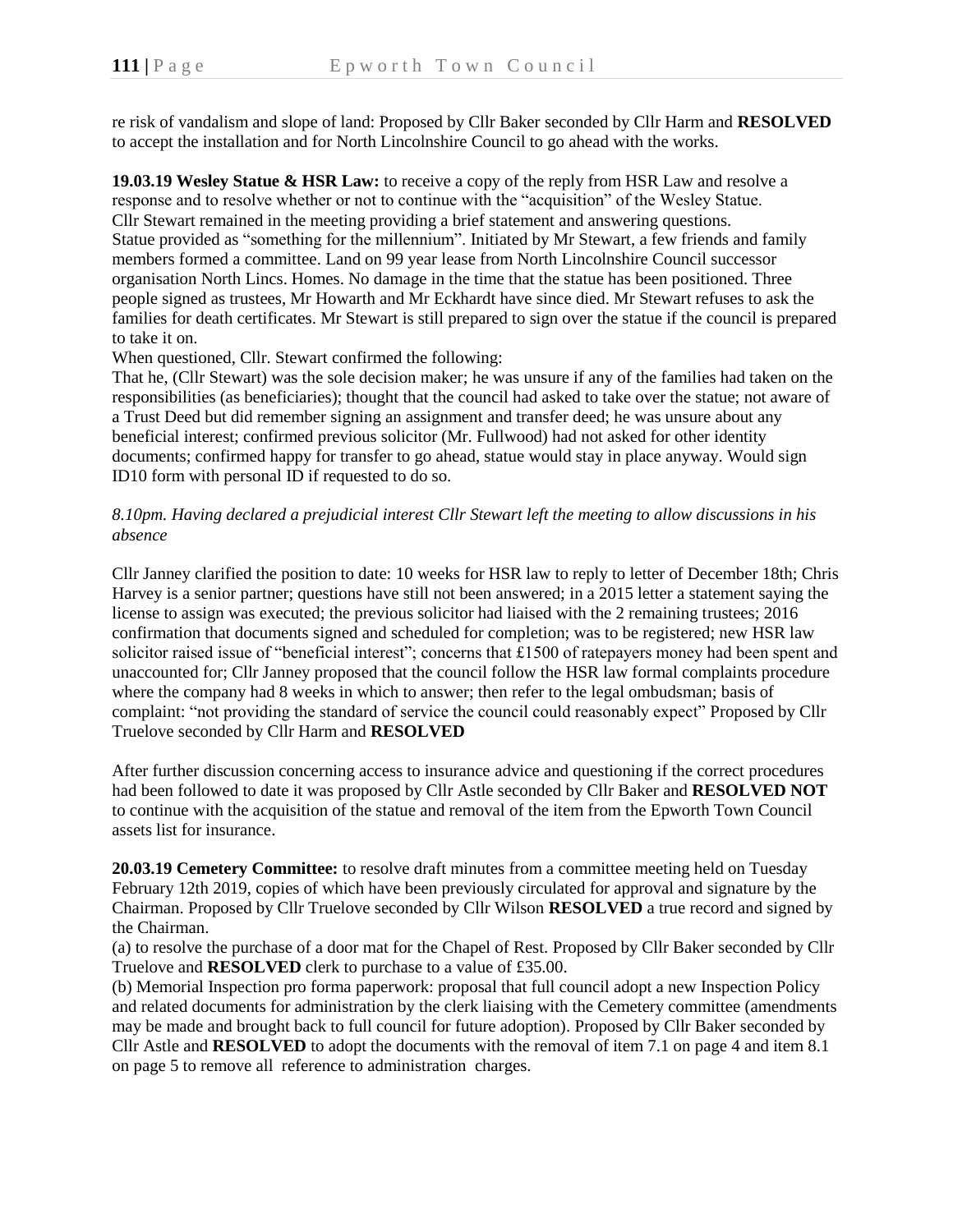**21.03.19 Heritage Project Committee;** to resolve draft minutes of a meeting of the Heritage Project Committee held on Tuesday February 19th, copies of which have been previously circulated, for approval and signature by the Chairman. NOTE: items to be discussed in confidence. Proposed by Cllr Harm seconded by Cllr Astle **RESOLVED** an accurate record and signed by the

Chairman (1 abstention)

**22.03.19 Environment Committee:** to resolve DRAFT minutes from a committee meeting held on Thursday February 21st 2019, copies of which have been previously circulated for approval and signature. Proposed by Cllr Astle seconded by Cllr Truelove **RESOLVED** an accurate record and signed by the Chairman.

(a) To receive and resolve to accept the **Service Level Agreement** from North Lincolnshire Council to inspect the play equipment at Kings Head Croft twice annually. Annual fee £186.00 (plus VAT). Proposed by Cllr Truelove seconded by Cllr Baker and **RESOLVED**.

(b) **Best Kept Village Competition**: to receive copy information and resolve whether or not to enter the competition in 2019. Proposed by Cllr Astle seconded by Cllr Harm and **RESOLVED** to enter; Environment Committee to administer.

**23.03.19 Kings Head Croft: grass cutting contract 2019:** to receive and resolve quotations from contractors for grass cutting at Kings Head Croft, closed churchyard and Epworth Cemetery (copies attached) NOTE: grass cutting season will start in March 2019. Date on quotation presented incorrect. Proposed by Cllr Mitchell seconded by Cllr Harm and **RESOLVED**: provided that the date of quotation can be clarified and that the quotation relates to the 2019 season; then the quotation can be approved as a one year contract with MKS Groundcare Ltd.

**24.03.19 Council Structure Discussion Document:** to receive and discuss future council structure. Overall opinion that responsibility of new council to determine structure, proposed by Cllr Stewart seconded by Cllr Baker and **RESOLVED** not the role of the current council, leave to new council in May.

**25.03.19 Correspondence:** to receive the correspondence list pages 103 -105 (*for information only copy attached)*. Proposed by Cllr Janney seconded by Cllr Stewart and **RESOLVED** noted.

**26.03.19 To nominate items for facebook.** Item from Cllr Harm on call handlers for the police**.**

**27.03.19 Questions to the Chairman:** *(Items of immediate urgency that must be acknowledged before the next meeting and have not been included on the Agenda*)*.*No items raised.

**28.03.19 To confirm the date and time of the April Meeting of the Council** as Tuesday April 5th 2019 at 7pm in the Imperial Hall, Epworth; plus extra ordinary meeting on Tuesday March 19th at 7pm.

*29.03.19 In view of the confidential nature of the business concerning members of staff or legal issues about to be transacted, it is advisable and in the public interest that the press and public be temporarily excluded and they are asked to withdraw under the terms of the Public Bodies (Admission to Meetings) Act 1960 and of Standing Orders. THE COUNCIL MAY RESOLVE to exclude members of the press and public for the following agenda item:*

**(a) Heritage Project:** to propose that the council "employ" Grice & Hunter to look at the Ivy Andrew Hall site and the practicalities of using existing buildings (or demolish) and to obtain information on contamination; Proposed by Cllr Mitchell seconded by Cllr Stewart and **RESOLVED** that Jim Colver act as a consultant at no additional cost to the council.

**Heritage Project (b) to receive copy correspondence from Grice & Hunter**